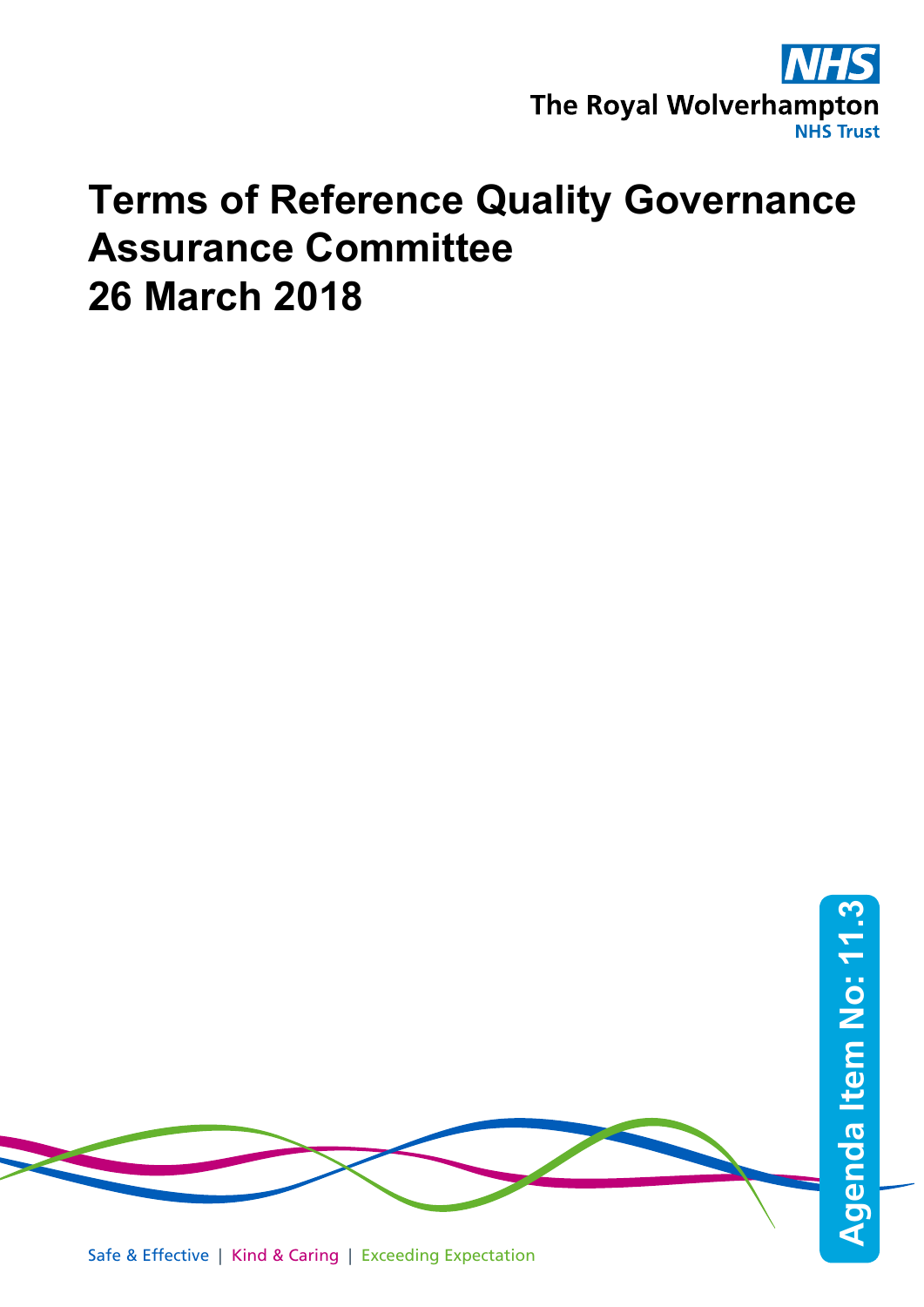

| <b>Trust Board Report</b>                                      |                                                                                                                                                                                                                                                                                                                                                                                                                                                                                                                                                                                                                                                                                                                                                                                                                                                                                                     |  |
|----------------------------------------------------------------|-----------------------------------------------------------------------------------------------------------------------------------------------------------------------------------------------------------------------------------------------------------------------------------------------------------------------------------------------------------------------------------------------------------------------------------------------------------------------------------------------------------------------------------------------------------------------------------------------------------------------------------------------------------------------------------------------------------------------------------------------------------------------------------------------------------------------------------------------------------------------------------------------------|--|
| <b>Meeting Date:</b>                                           | 26 <sup>th</sup> March 2018                                                                                                                                                                                                                                                                                                                                                                                                                                                                                                                                                                                                                                                                                                                                                                                                                                                                         |  |
| Title:                                                         | Terms of Reference Quality Governance Assurance meeting                                                                                                                                                                                                                                                                                                                                                                                                                                                                                                                                                                                                                                                                                                                                                                                                                                             |  |
| <b>Executive</b><br><b>Summary:</b>                            | The Quality Governance Assurance Committee (QGAC) is a subcommittee of<br>Trust Board whose remit is to give assurance to the Board that patient care is<br>of the highest achievable standard and in accordance with all statutory and<br>regulatory requirements. QGAC Terms of Reference (TOR) is reviewed<br>annually and provided for Board approval within this paper.<br>In this latest TOR review QGAC have agreed to pilot two new subgroups to<br>replace the functions of the current Quality Standards Action group and<br>Patient Safety Improvement Group. The new groups are proposed to facilitate<br>independent overview and assurance through a new Compliance Oversight<br>Group; and to strengthen Quality and Safety monitoring and accountability<br>through a new Quality and Safety Intelligence Group. The proposed structure<br>transition is shown in appendix 2 below. |  |
| <b>Action</b><br><b>Requested:</b>                             | <b>Approve</b>                                                                                                                                                                                                                                                                                                                                                                                                                                                                                                                                                                                                                                                                                                                                                                                                                                                                                      |  |
| For the attention<br>of the Board                              | This section requires a brief, focused summary of the points of fact for the<br>Board plus any/all of the following:                                                                                                                                                                                                                                                                                                                                                                                                                                                                                                                                                                                                                                                                                                                                                                                |  |
| <b>Assure</b>                                                  | The QGAC manages an agenda schedule consisting of standing items for<br>$\bullet$<br>monitoring, risk triggered reports and routine assurance reporting.                                                                                                                                                                                                                                                                                                                                                                                                                                                                                                                                                                                                                                                                                                                                            |  |
| <b>Advise</b>                                                  | There have been minimal changes to the group's responsibilities – minor<br>٠<br>points added for clarity and currency.<br>The Trust is piloting the function of two new subgroups to replace the<br>$\bullet$<br>Quality Standards Action group and the Patient Safety Improvement<br>group. These new groups will be piloted in March 18 with a view to<br>formalising the change from April 18.                                                                                                                                                                                                                                                                                                                                                                                                                                                                                                   |  |
| <b>Alert</b>                                                   | Nil to alert.                                                                                                                                                                                                                                                                                                                                                                                                                                                                                                                                                                                                                                                                                                                                                                                                                                                                                       |  |
| <b>Author + Contact</b><br><b>Details:</b>                     | Tel 01902 695115<br>Email maria.arthur@nhs.net                                                                                                                                                                                                                                                                                                                                                                                                                                                                                                                                                                                                                                                                                                                                                                                                                                                      |  |
| <b>Links to Trust</b><br><b>Strategic</b><br><b>Objectives</b> | 1. Create a culture of compassion, safety and quality<br>2. Proactively seek opportunities to develop our services<br>3. To have an effective and well integrated local health and care system that operates<br>efficiently<br>4. Attract, retain and develop our staff, and improve employee engagement<br>5. Maintain financial health - Appropriate investment to patient services<br>6. Be in the top 25% of all key performance indicators                                                                                                                                                                                                                                                                                                                                                                                                                                                     |  |
| <b>Resource</b><br><b>Implications:</b>                        | Revenue: None<br>Capital: None<br><b>Workforce: None</b><br>Funding Source: None                                                                                                                                                                                                                                                                                                                                                                                                                                                                                                                                                                                                                                                                                                                                                                                                                    |  |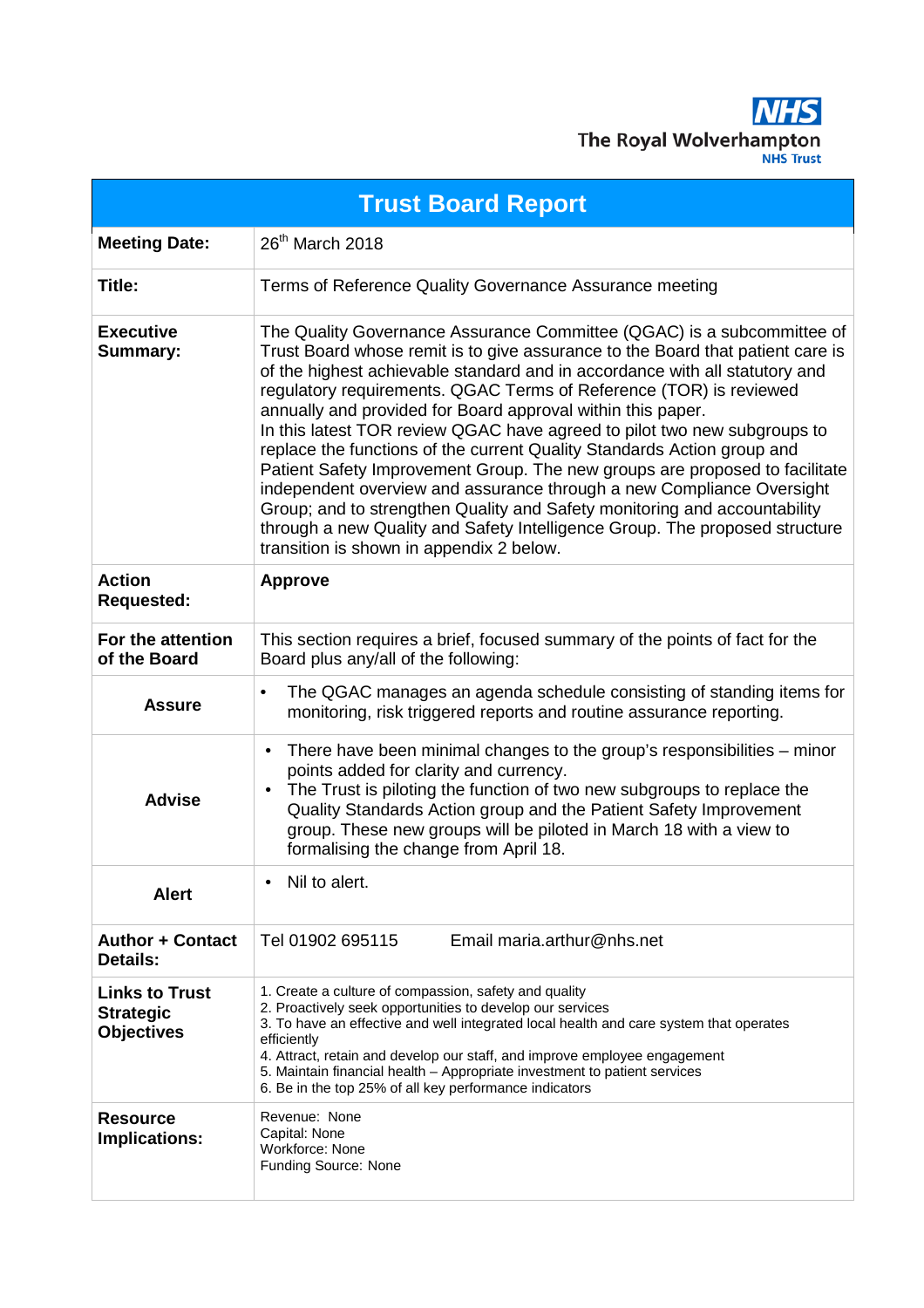| <b>CQC Domains</b>                             | <b>Safe:</b> patients, staff and the public are protected from abuse and avoidable harm.<br>Effective: care, treatment and support achieves good outcomes, helping people maintain<br>quality of life and is based on the best available evidence.<br><b>Caring:</b> staff involve and treat everyone with compassion, kindness, dignity and respect.<br>Responsive: services are organised so that they meet people's needs.<br>Well-led: the leadership, management and governance of the organisation make sure it's<br>providing high-quality care that's based around individual needs, that it encourages learning<br>and innovation, and that it promotes an open and fair culture. |
|------------------------------------------------|--------------------------------------------------------------------------------------------------------------------------------------------------------------------------------------------------------------------------------------------------------------------------------------------------------------------------------------------------------------------------------------------------------------------------------------------------------------------------------------------------------------------------------------------------------------------------------------------------------------------------------------------------------------------------------------------|
| <b>Equality and</b><br><b>Diversity Impact</b> | No adverse impact on Protected Characteristics.                                                                                                                                                                                                                                                                                                                                                                                                                                                                                                                                                                                                                                            |
| <b>Risks: BAF/TRR</b>                          | None                                                                                                                                                                                                                                                                                                                                                                                                                                                                                                                                                                                                                                                                                       |
| <b>Public or Private:</b>                      | Public                                                                                                                                                                                                                                                                                                                                                                                                                                                                                                                                                                                                                                                                                     |
| Other formal<br>bodies involved:               | <b>Quality Governance Assurance Committee</b>                                                                                                                                                                                                                                                                                                                                                                                                                                                                                                                                                                                                                                              |
| <b>References</b>                              |                                                                                                                                                                                                                                                                                                                                                                                                                                                                                                                                                                                                                                                                                            |
| <b>NHS Constitution:</b>                       | In determining this matter, the Board should have regard to the Core<br>principles contained in the Constitution of:<br>Equality of treatment and access to services<br>High standards of excellence and professionalism<br>Service user preferences<br>Cross community working<br><b>Best Value</b><br>Accountability through local influence and scrutiny                                                                                                                                                                                                                                                                                                                                |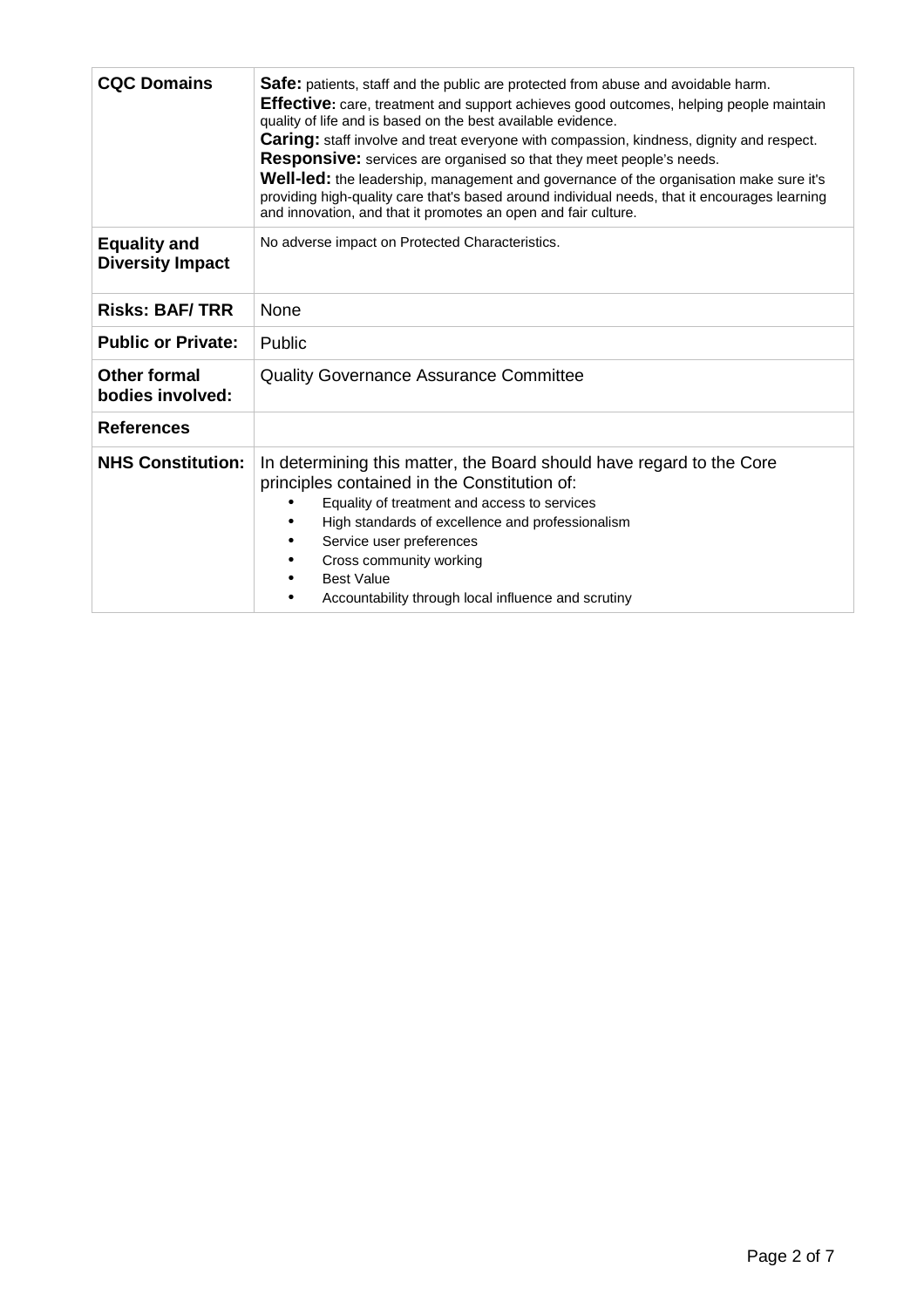| <b>Report Details</b> |                                                                                                                                                                                                                                                                                                                                                    |  |
|-----------------------|----------------------------------------------------------------------------------------------------------------------------------------------------------------------------------------------------------------------------------------------------------------------------------------------------------------------------------------------------|--|
|                       | Changes to QGAC TOR is shown in red in Appendix 1.                                                                                                                                                                                                                                                                                                 |  |
|                       | Amendments to the Terms of Reference:                                                                                                                                                                                                                                                                                                              |  |
|                       | <b>Responsibilities -</b> To oversee the Risk Management Assurance Strategy delivery<br>(along with Risk management policies OP10) across the Trust.                                                                                                                                                                                               |  |
|                       | To receive the Clinical Audit annual report ensuring it is consistent<br>with the audit priorities of the Trust.                                                                                                                                                                                                                                   |  |
|                       | <b>Standards -</b><br>NHS Resolution (NHSR) Litigation triggers                                                                                                                                                                                                                                                                                    |  |
|                       | Subgroups -<br>Quality Standards Action group (Pilot – Compliance Oversight Group)<br>Patient Safety Improvement group (Pilot - Quality and Safety Intelligence Group)<br>Academy Steering Group now reports to Workforce<br>Complaints, Litigation, Incidents, PALs (CLIP) Group (under Pilot to move reporting to<br>Compliance Oversight group) |  |

## **Appendices**

Appendix 1 - QGAC Terms of Reference

Appendix 2 – New subgroup structure under pilot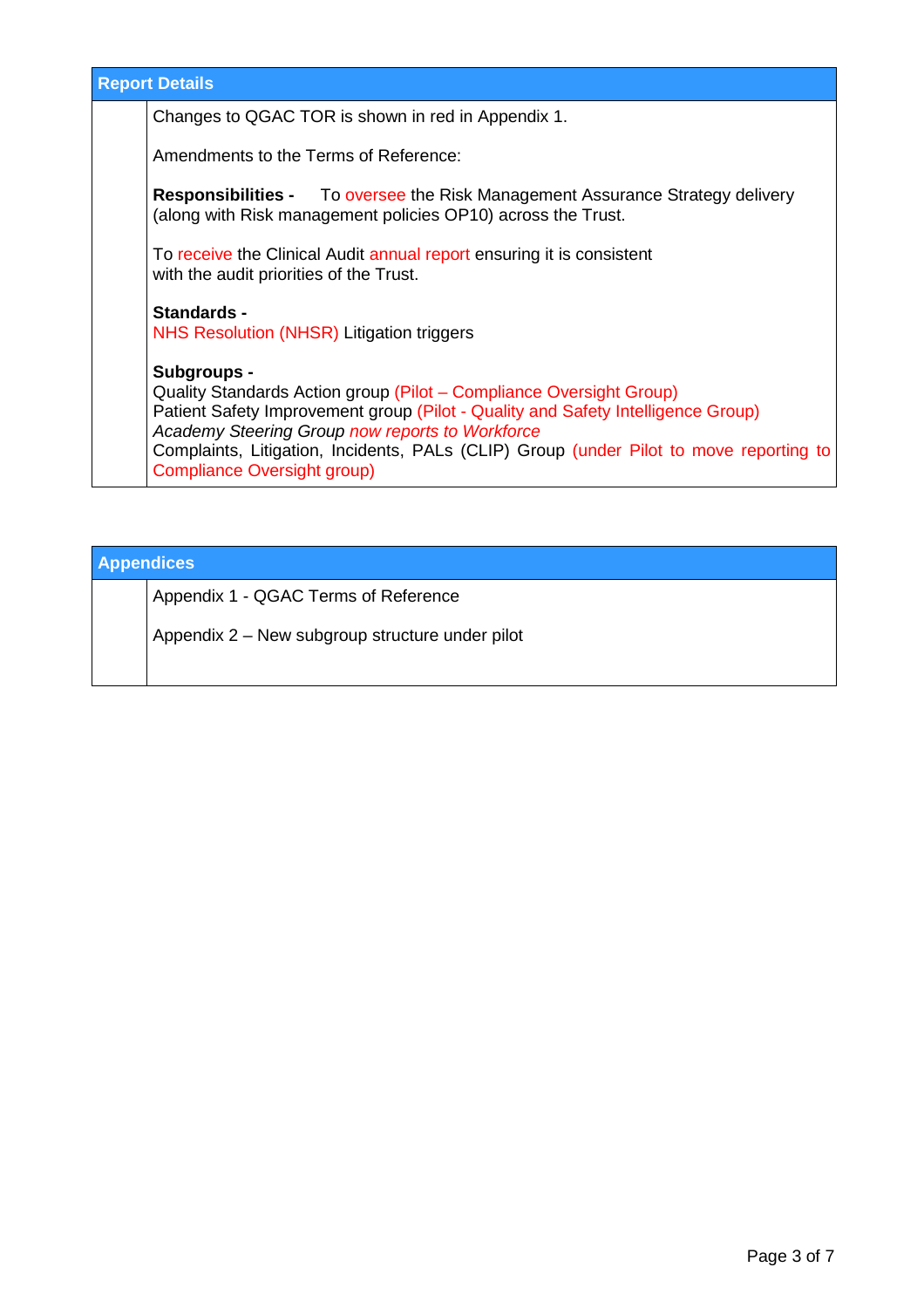| <b>QUALITY GOVERNANCE ASSURANCE COMMITTEE</b><br><b>TERMS OF REFERENCE</b> |                                                                                                                                                                                                                                                                                                                                                                                                                                                                                                                                                                                                                                                                                                                                                                                                                                                                                                                                                                                                                                                                                                                                                                                                                                                                                                                                                                                                                                                                                                                                                                                                                                                                                                                                                                                                                                                                                                                                                                                                                                                                                                                |  |
|----------------------------------------------------------------------------|----------------------------------------------------------------------------------------------------------------------------------------------------------------------------------------------------------------------------------------------------------------------------------------------------------------------------------------------------------------------------------------------------------------------------------------------------------------------------------------------------------------------------------------------------------------------------------------------------------------------------------------------------------------------------------------------------------------------------------------------------------------------------------------------------------------------------------------------------------------------------------------------------------------------------------------------------------------------------------------------------------------------------------------------------------------------------------------------------------------------------------------------------------------------------------------------------------------------------------------------------------------------------------------------------------------------------------------------------------------------------------------------------------------------------------------------------------------------------------------------------------------------------------------------------------------------------------------------------------------------------------------------------------------------------------------------------------------------------------------------------------------------------------------------------------------------------------------------------------------------------------------------------------------------------------------------------------------------------------------------------------------------------------------------------------------------------------------------------------------|--|
| <b>Trust Strategic</b><br><b>Objectives</b>                                | 1. Create a culture of compassion, safety and quality.<br>2. To be in the top quartile for all performance indicators.<br>4. To have an effective and well integrated organisation that operates<br>efficiently.<br>6. Attract, retain and develop our staff and improve employee engagement.                                                                                                                                                                                                                                                                                                                                                                                                                                                                                                                                                                                                                                                                                                                                                                                                                                                                                                                                                                                                                                                                                                                                                                                                                                                                                                                                                                                                                                                                                                                                                                                                                                                                                                                                                                                                                  |  |
| <b>Meeting</b><br><b>Purpose/Remit</b>                                     | To provide assurance to the Board that patient care is of the highest<br>achievable standard and in accordance with all statutory and regulatory<br>requirements. To provide assurance of proactive management and early<br>detection of risks across the Trust.                                                                                                                                                                                                                                                                                                                                                                                                                                                                                                                                                                                                                                                                                                                                                                                                                                                                                                                                                                                                                                                                                                                                                                                                                                                                                                                                                                                                                                                                                                                                                                                                                                                                                                                                                                                                                                               |  |
| <b>Responsibilities</b>                                                    | 1. To review all relevant indicators of patient experience/satisfaction,<br>patient care and patient safety and to assure itself that good<br>practice is being disseminated and that any deficiencies are put<br>right.<br>2. Promote continuous quality improvement through a culture which<br>encourages open and honest reporting and an educative and<br>supportive approach to the management of risk.<br>3. To approve the Terms of Reference and membership of its<br>reporting subgroups (and oversee the work of the sub-groups,<br>receiving reports for consideration and action as necessary.<br>4. Co-ordinate the monitoring of risks utilising the Board Assurance<br>Framework (BAF)/Trust Risk register framework (TRR) to assess<br>the effectiveness of controls, assurances/gaps in assurance and<br>further action.<br>5. To manage specific BAF risks delegated to the committee,<br>providing assurance updates to Trust Board.<br>6. Utilise the assurance reporting processes to inform the Audit<br>Committee and Trust Board on the management of risk and<br>proposed internal audit work.<br>7. To oversee the Risk Management Assurance Strategy delivery<br>(along with Risk management policies OP10) across the Trust.<br>8.<br>To review the Annual Governance Statement together with any<br>accompanying Head of Internal audit statement, external audit<br>opinion or other appropriate independent assurances, prior to<br>endorsement by the Board. To support this process, the Audit<br>Committee will meet annually with the Quality Governance<br>Assurance Committee.<br>9. To receive the Clinical Audit annual report ensuring it is consistent<br>with the audit priorities of the Trust.<br>10. To ensure that work streams of the Academy Steering Group<br>reflects the Trust's Quality agenda and seek assurance on the use<br>of Education funding streams.<br>11. To examine any relevant matters referred to it by the Board of<br>Directors or Audit Committee.<br>12. To monitor and report on quality and safety performance to the<br>Trust Board. |  |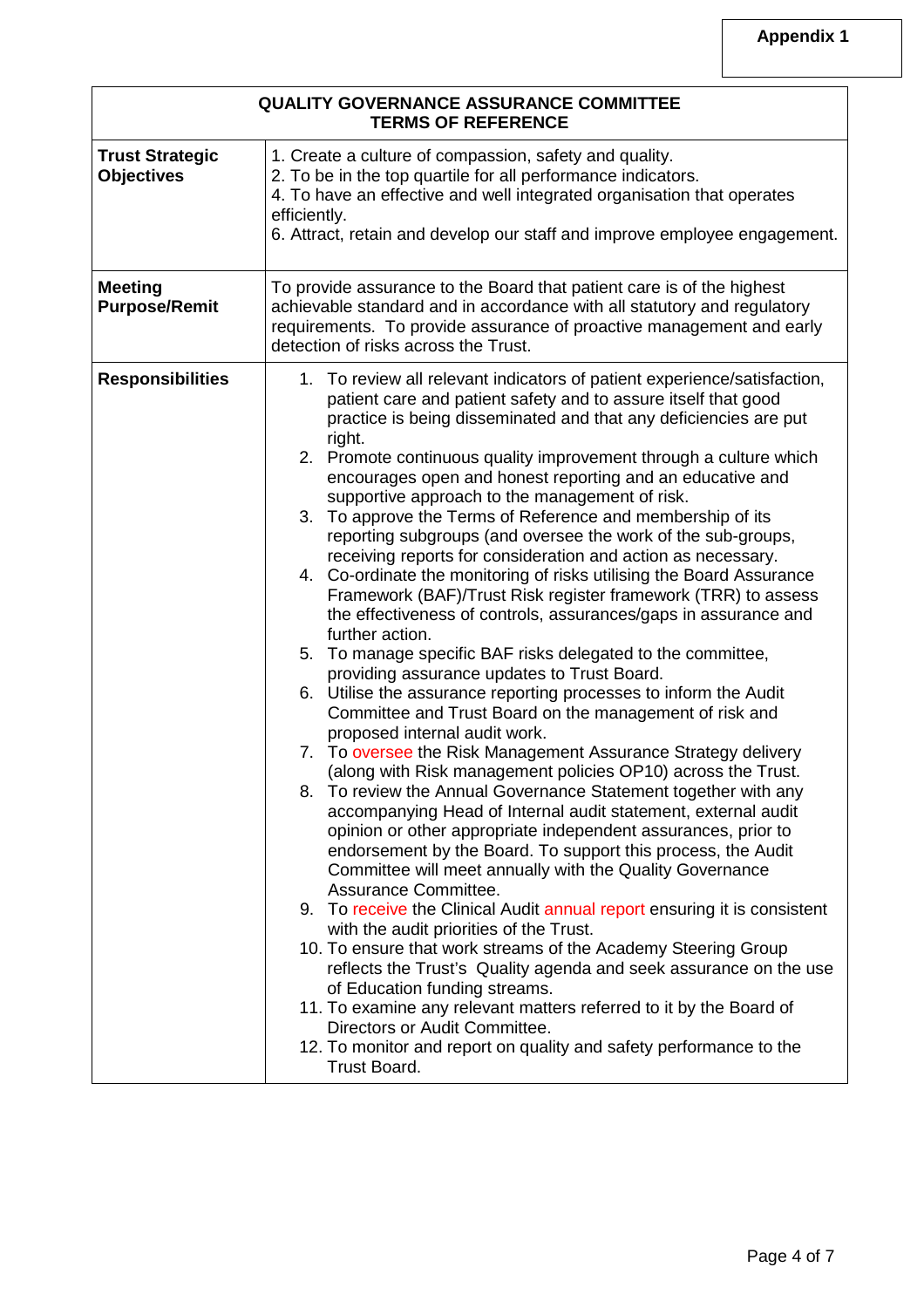| <b>Authority &amp;</b><br><b>Accountabilities</b> | The Quality Governance Assurance Committee is established to evaluate<br>and report on quality and safety performance and the operation of risk<br>management systems and controls to the Trust Board. The Committee is<br>authorised by the Trust Board to investigate any activity within its terms of<br>reference obtaining independent advice if necessary. It is authorised to<br>seek any information it requires from any employee and all employees are<br>directed to co-operate with any request made by the Committee. The<br>Committee shall transact its business in accordance with national/local<br>policy and in conformity with the principles and values of public service<br>(GP01). |
|---------------------------------------------------|-----------------------------------------------------------------------------------------------------------------------------------------------------------------------------------------------------------------------------------------------------------------------------------------------------------------------------------------------------------------------------------------------------------------------------------------------------------------------------------------------------------------------------------------------------------------------------------------------------------------------------------------------------------------------------------------------------------|
| <b>Reporting</b><br><b>Arrangements</b>           | The Committee will function in line with the Board Assurance and<br><b>Escalation framework.</b><br>The Minutes of each Committee meetings shall be provided to the Board.<br>The Chairman of the Committee shall provide a report of each meeting<br>drawing to the attention of the Board any issues that require disclosure to<br>the full Board, or require executive action.                                                                                                                                                                                                                                                                                                                         |
| <b>Membership</b>                                 | NED members x 3<br><b>Chief Nursing Officer</b><br><b>Medical Director</b><br>COO<br><b>CEO</b><br>Head of Governance and Legal Services                                                                                                                                                                                                                                                                                                                                                                                                                                                                                                                                                                  |
| <b>Attendance</b>                                 | As indicated by the Committee                                                                                                                                                                                                                                                                                                                                                                                                                                                                                                                                                                                                                                                                             |
| <b>Chair</b>                                      | <b>NED Chair</b>                                                                                                                                                                                                                                                                                                                                                                                                                                                                                                                                                                                                                                                                                          |
| Quorum                                            | 4 members must be present consisting of 2 Executive Directors and 2 NED<br>members. No tabled papers except with chairman approval.                                                                                                                                                                                                                                                                                                                                                                                                                                                                                                                                                                       |
| <b>Frequency of</b><br>meetings                   | Monthly                                                                                                                                                                                                                                                                                                                                                                                                                                                                                                                                                                                                                                                                                                   |
| <b>Administrative</b><br>support                  | The Governance and Legal Services will provide administrative support.<br>Agenda and papers will be circulated one week prior to the meeting.                                                                                                                                                                                                                                                                                                                                                                                                                                                                                                                                                             |
| <b>Standards</b>                                  | NHS Improvement Single Oversight Framework (to include Quality<br>Governance and Well led guidance)<br>H&SC Act Fundamental Standards of Care<br>CQC Provider guidance on meeting the Fundamental Standards<br>NHS Resolution (NHSR) Litigation triggers<br><b>Annual Governance Statement</b>                                                                                                                                                                                                                                                                                                                                                                                                            |
| <b>Standard Agenda</b>                            | <b>BAF and TRR</b><br>$\bullet$<br>Subgroup reports<br>٠<br>Compliance/Performance (via Integrated Quality and Performance<br>$\bullet$<br>report, Compliance reports)<br>Themed review items<br>Committee issues log<br>$\bullet$                                                                                                                                                                                                                                                                                                                                                                                                                                                                        |
| <b>Subgroups</b>                                  | Quality Standards Action group (Pilot - Compliance Oversight<br>$\bullet$<br>Group)<br>Patient Safety Improvement group (Pilot - Quality and Safety<br>$\bullet$<br>Intelligence Group)<br>Academy Steering Group now reports to Workforce<br>Complaints, Litigation, Incidents, PALs (CLIP) Group (under Pilot to<br>$\bullet$<br>move reporting to Compliance Oversight group)                                                                                                                                                                                                                                                                                                                          |
| <b>Date Approved</b>                              | June 2017 (Subsequent subgroup Pilot March 18)                                                                                                                                                                                                                                                                                                                                                                                                                                                                                                                                                                                                                                                            |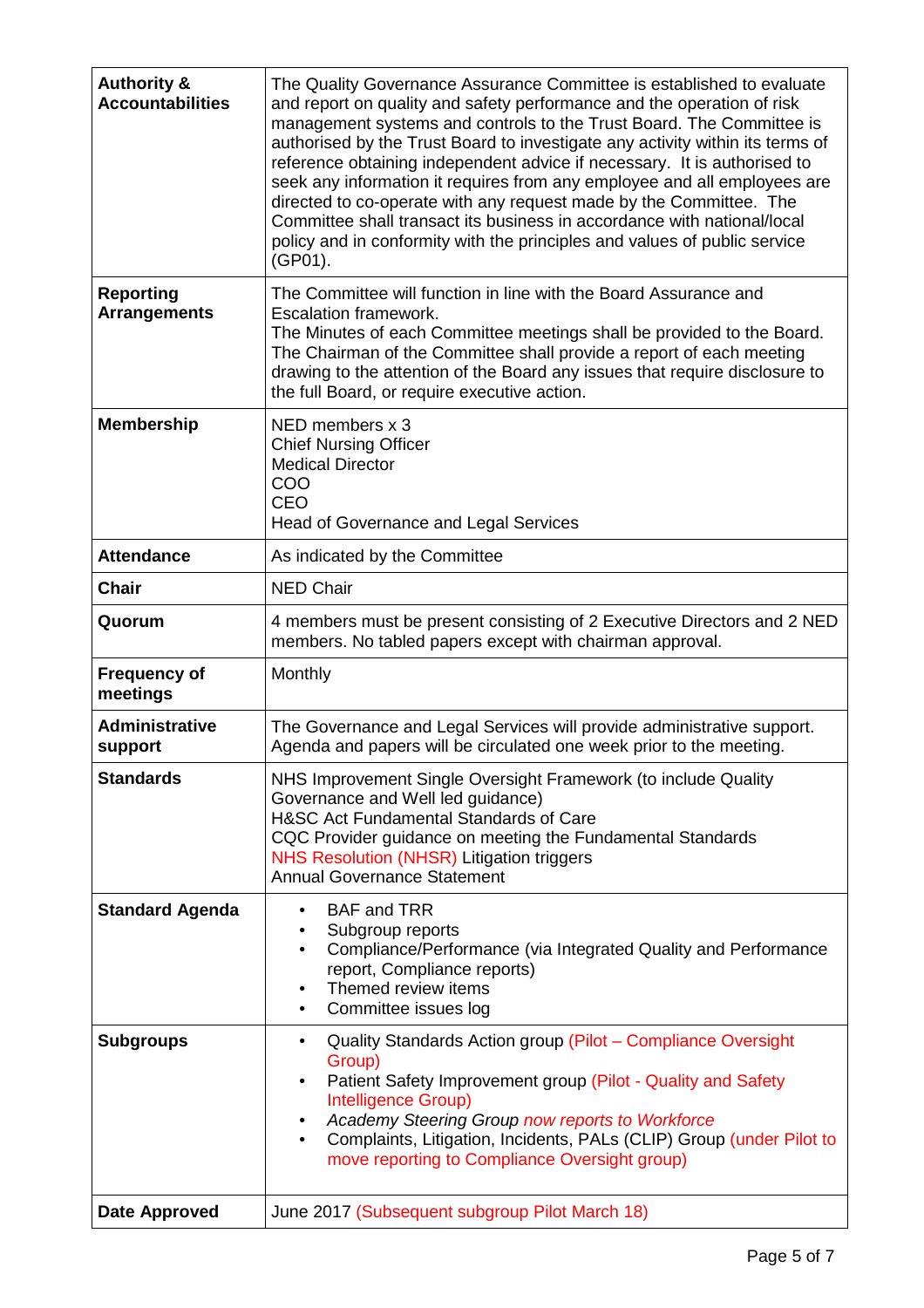| <b>Date Review</b> | 2019<br><b>March</b> |
|--------------------|----------------------|
|--------------------|----------------------|

**Dependix Appendix 2 Appendix 2**